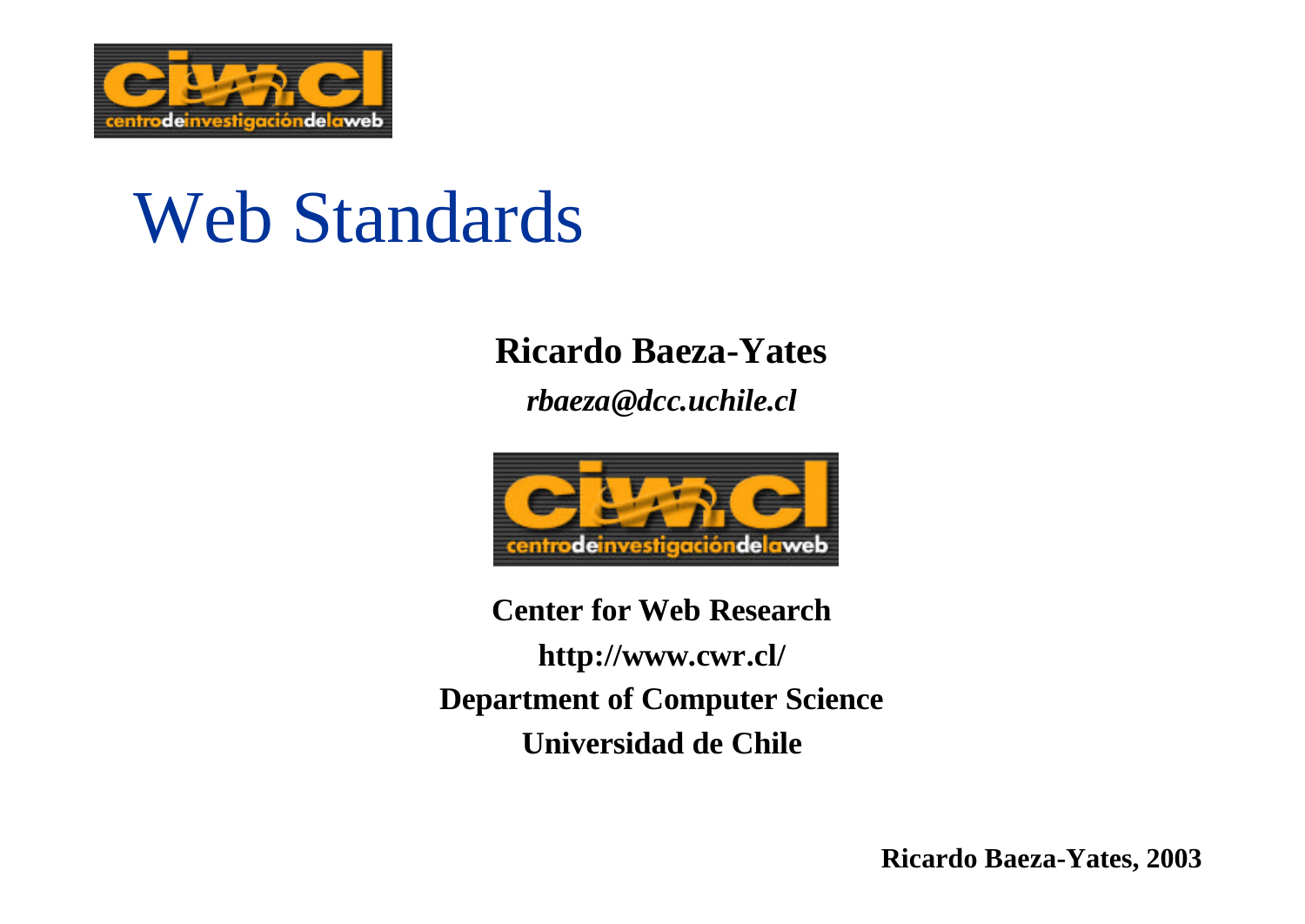

# The World Wide Web

- More than than 40 million Web servers (1 of each 4 computers in Internet)
- More than 3 billion pages
- More than 600 billion files
- English is the language of 2/3 of them
- Very heterogeneous, redundant and chaotic

Standards are a must for survival!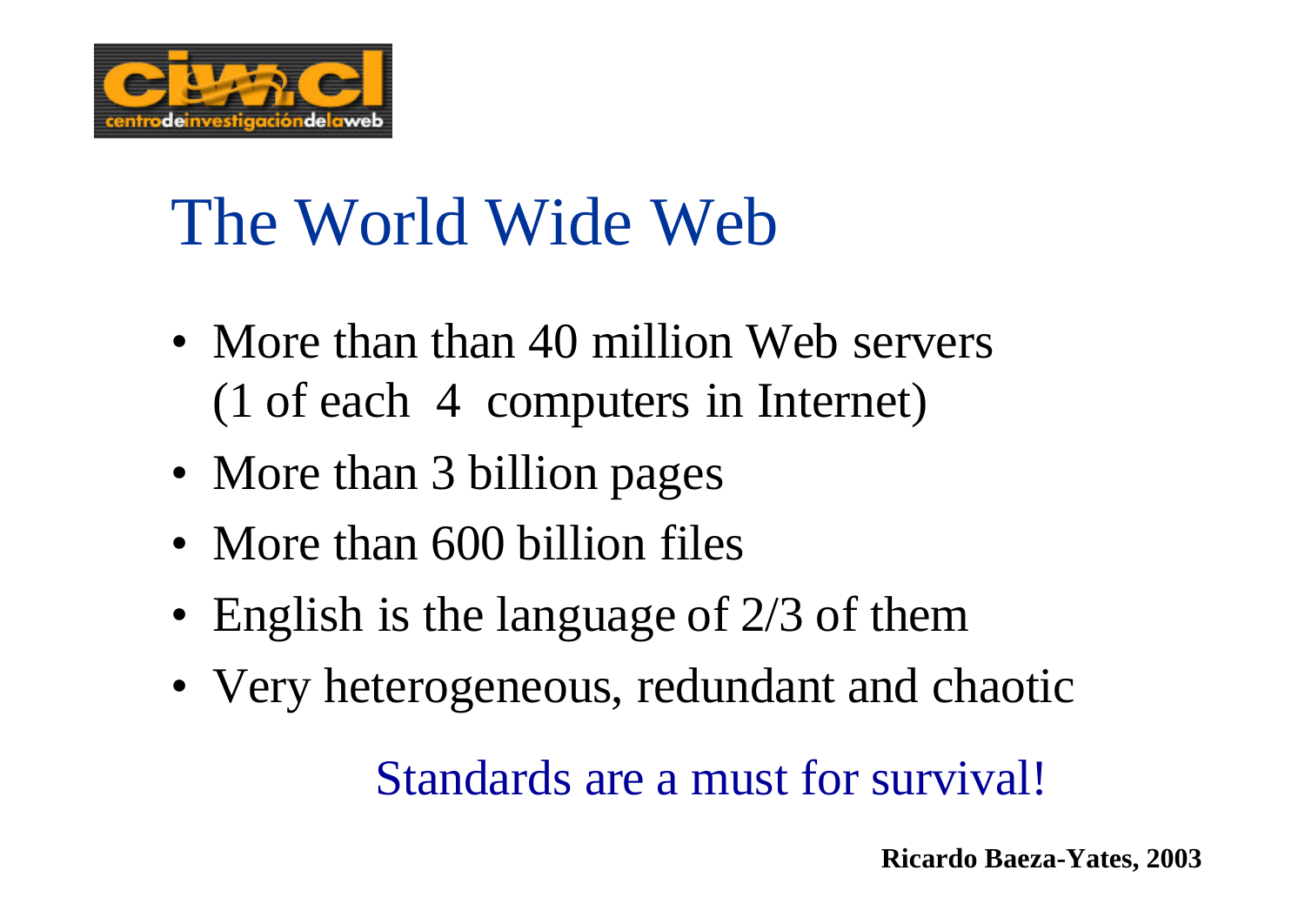

# Creating Standards

- WWW Consortium: standards by consensus
	- Advantage: all parties can participate
	- Disadvantage: slow and iterative process
- De jure standards are not enough ..... standards must be used
- De facto standards many times win (e.g. MP3)

*The nice thing about standards is that there are so many of them to choose from (Tannenbaum)*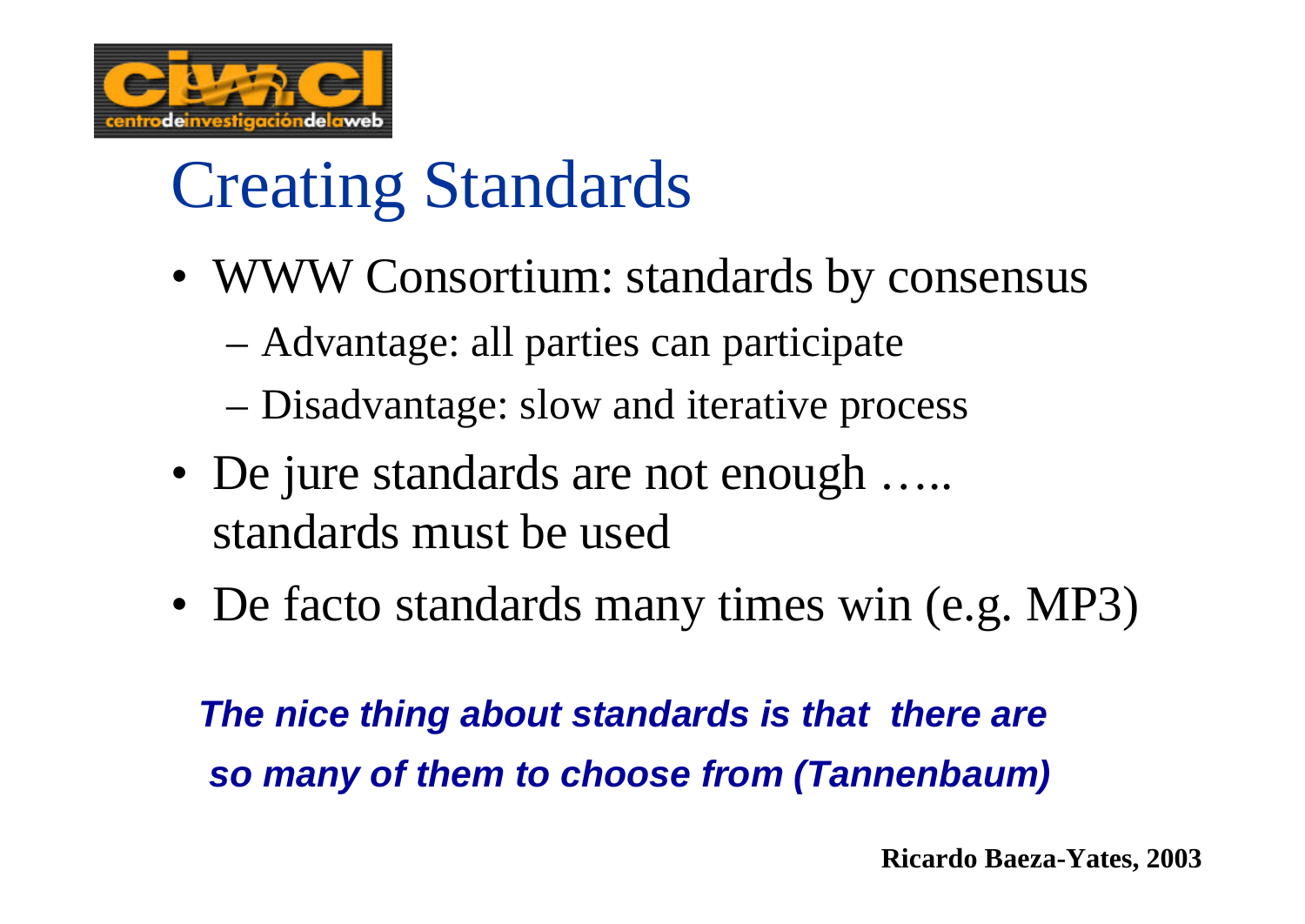

# Web Standards: Different Levels

- Architecture:
	- HTTP, SOAP, XML, XSLT, XML Schema, DOM, Xpath, Xquery, Web Services
- Addressing:
	- URI, URN, Xlink, XPointer
- Interaction:
	- HTML, CSS, PNG, XForms, …., WAI
- Semantics:
	- RDF, OWL, ...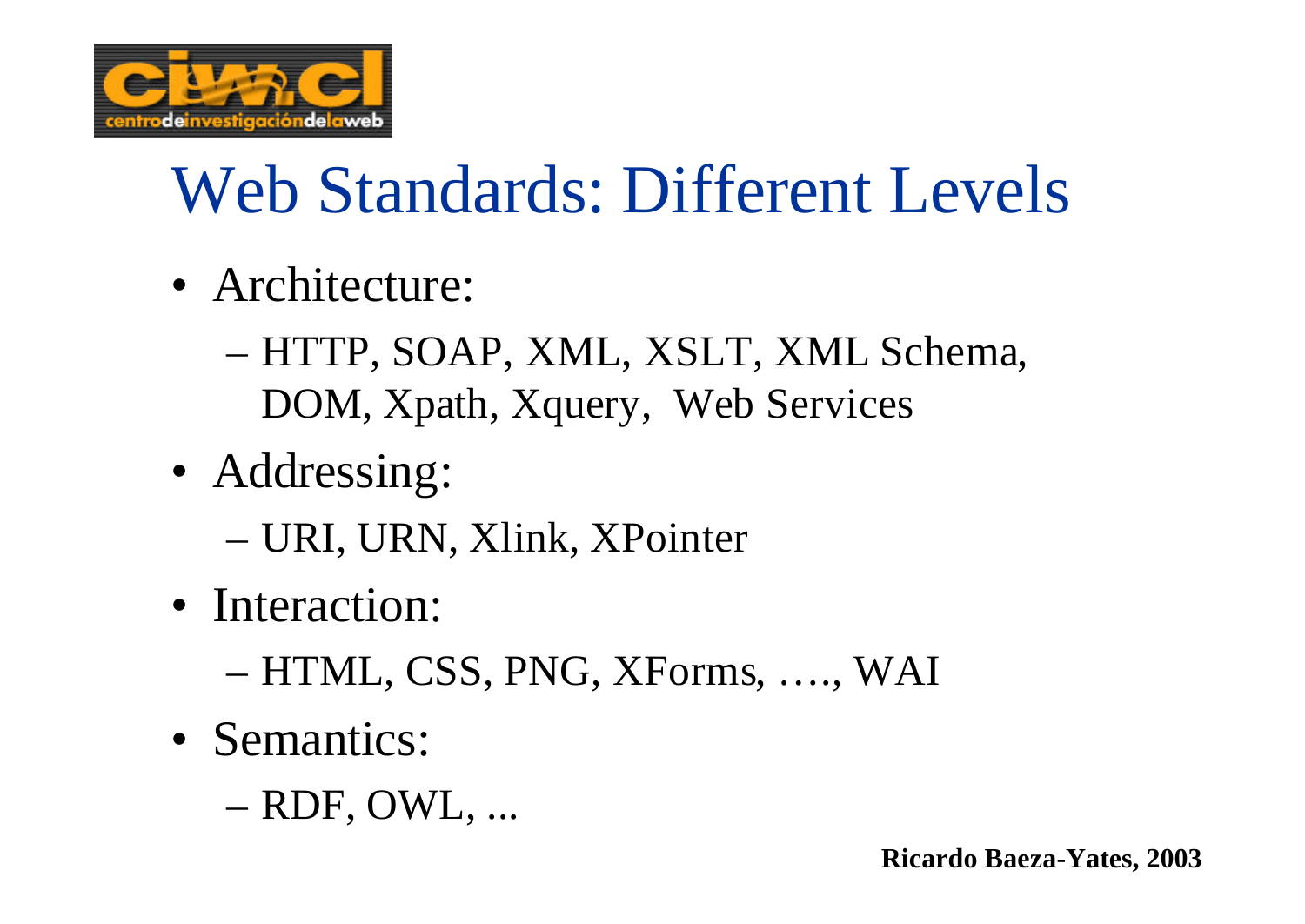

## What for: Using Common Sense

Causality: The five steps in a Web site

- Findability
- Visibility and Accessability Ubiquity
- Content
- Appearance
- Fidelity

**Usability**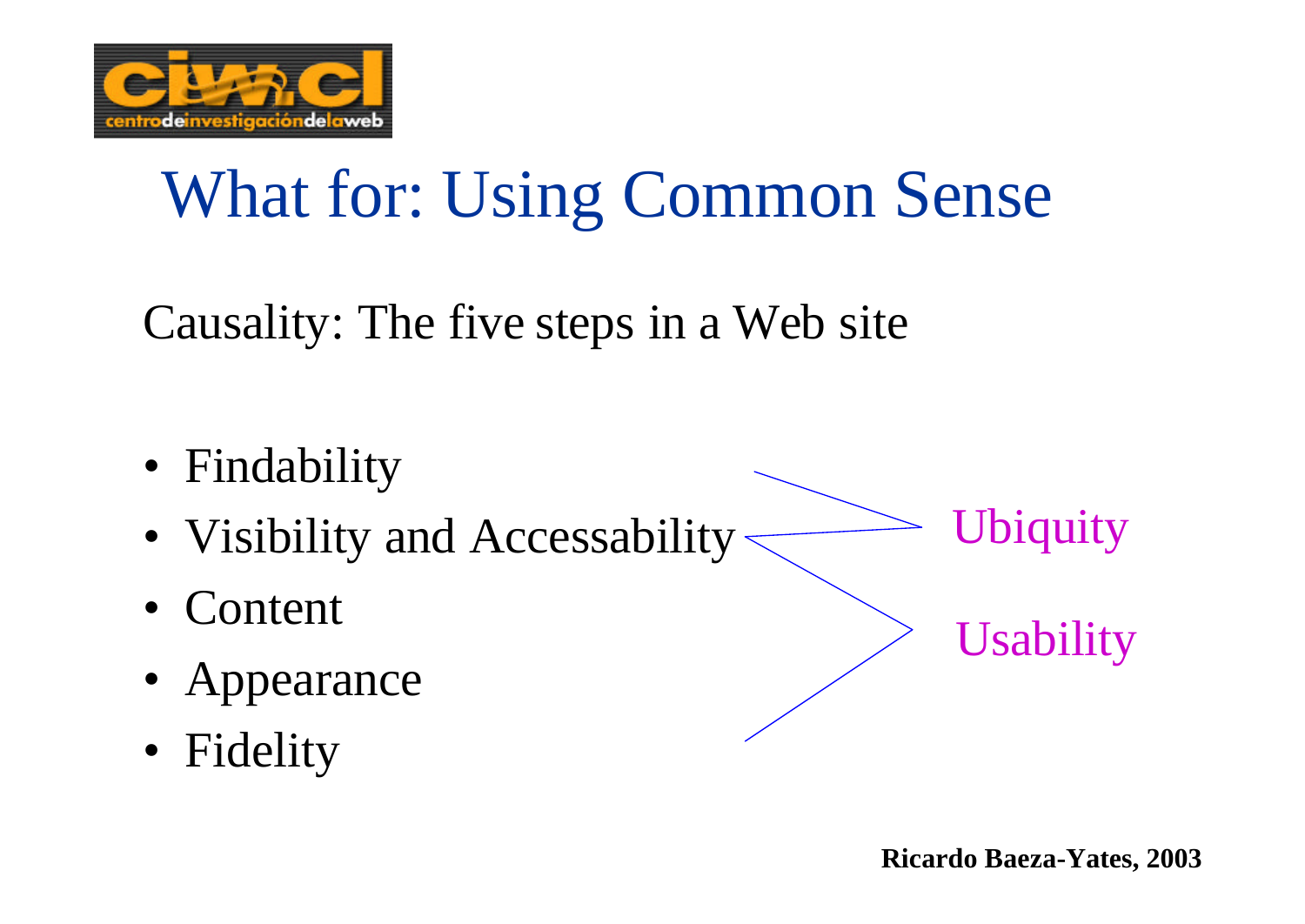

## Ubiquity: to be

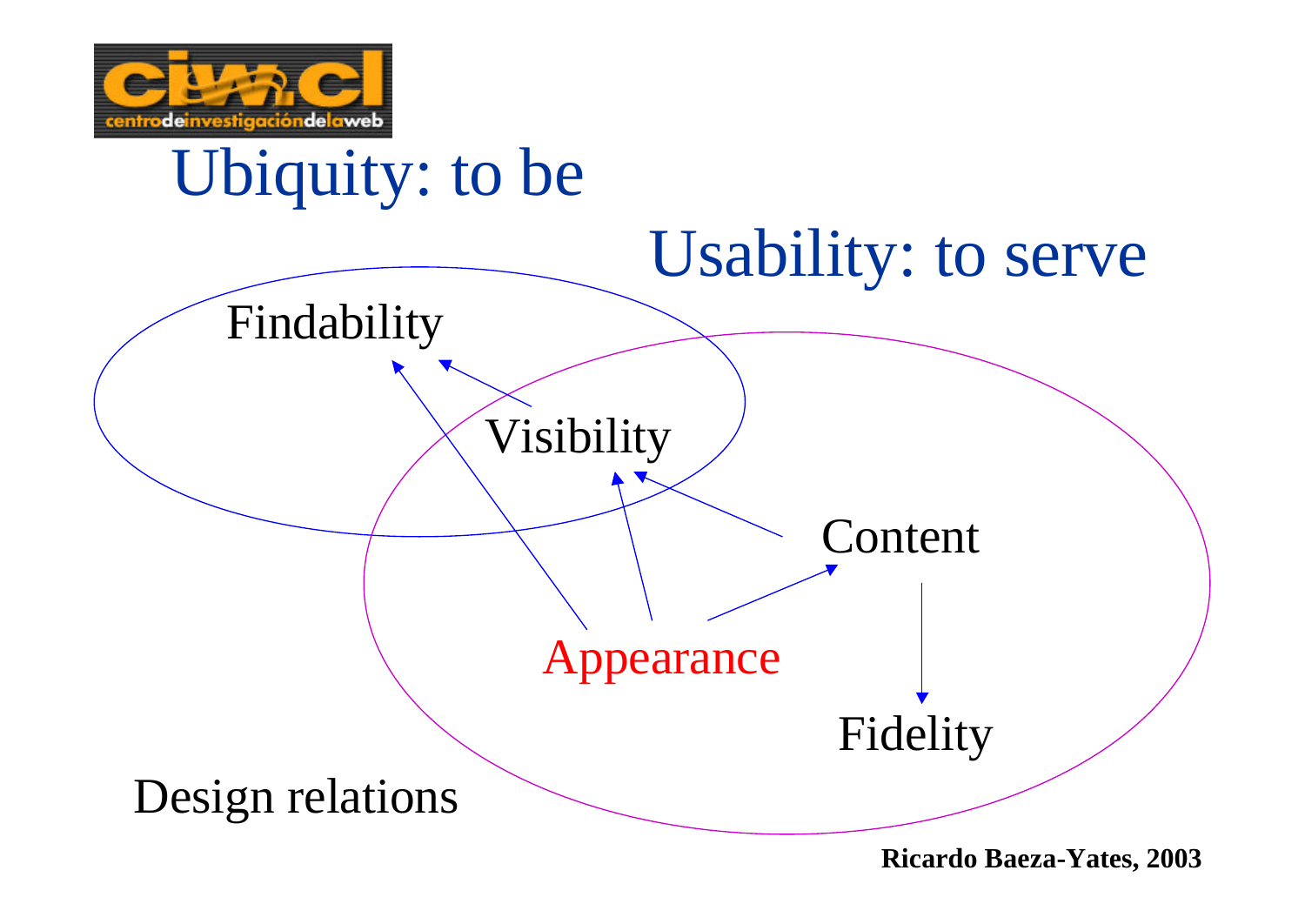

## Findability

A large percentage of visits to a site come from search engines (up to 30% for new sites)

- *i* Will find my site a search engine?
	- Incoming links
	- Visible content (e.g. text)
	- Correct words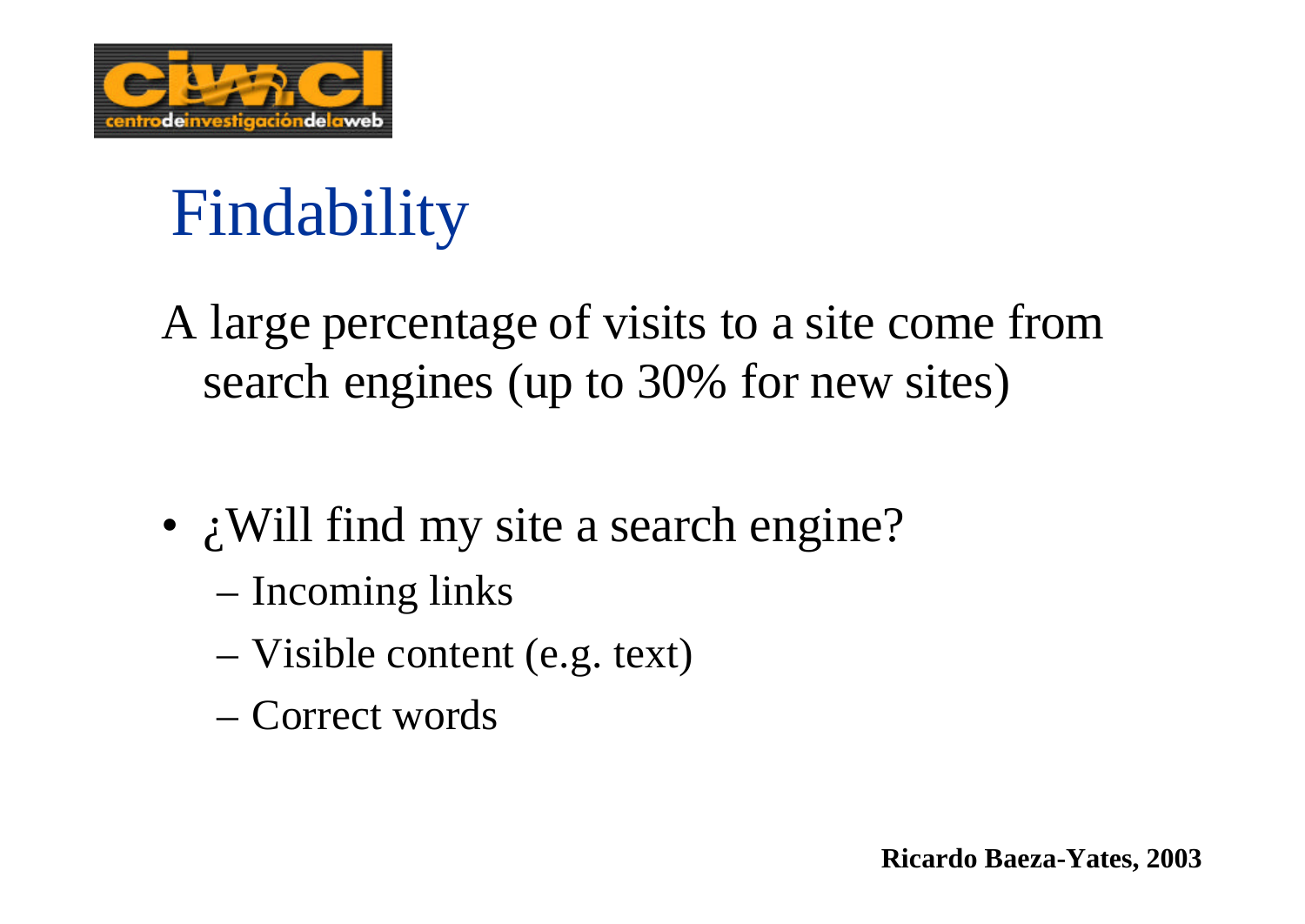

## Ubiquity

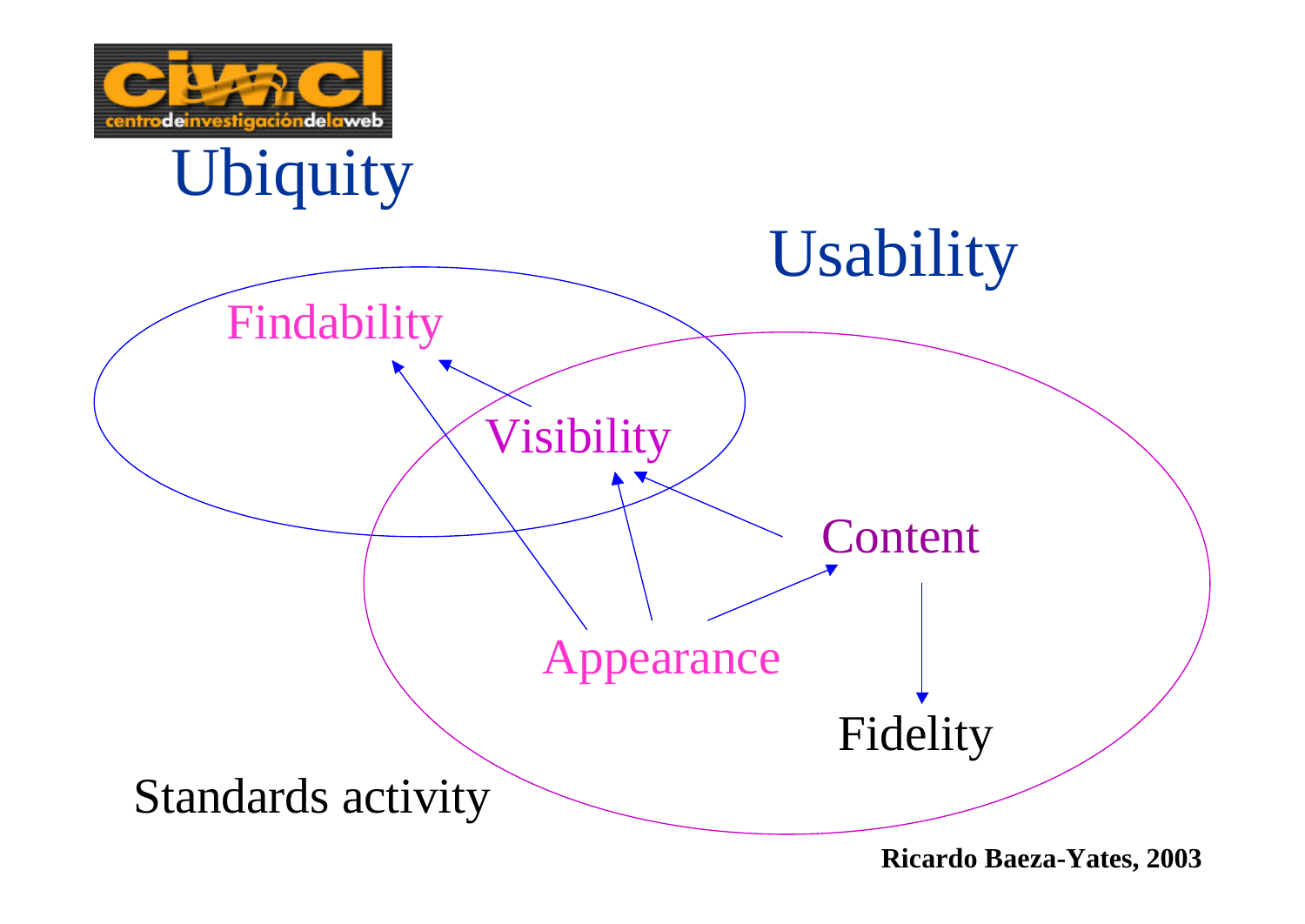

## What Next?

- Further XMLization of the Web
	- Data interchange, storage, selection and filtering
- Semantic Web?
- Standards are for people and computers
	- Computers use it
	- People don't!
- Standards by punishment?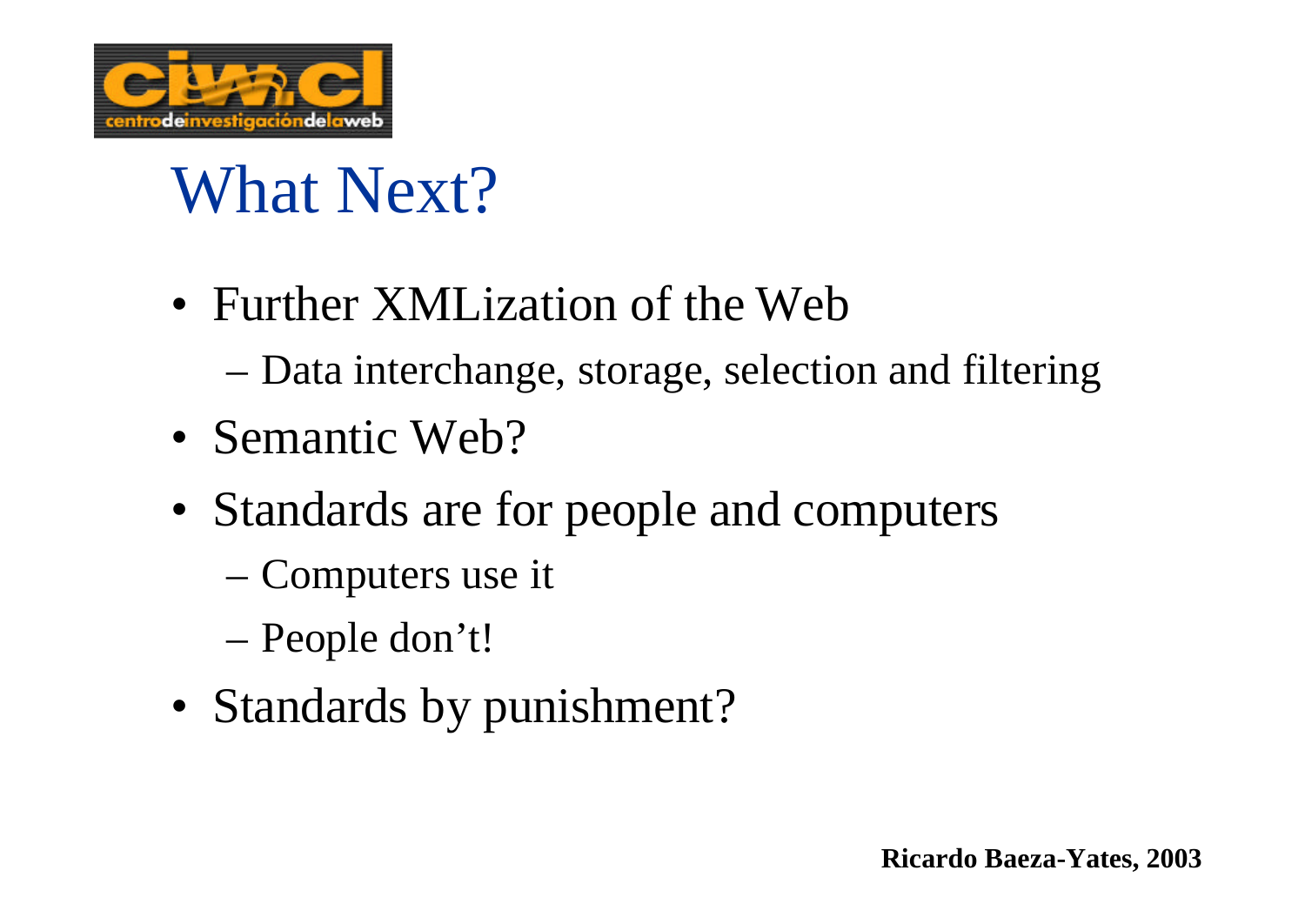

## What we are doing ...

- **Standards by seduction: norms, not rules!**
- **Chile:**
	- **Standard for governmental documents**
	- **Norms for Web Metadata**
	- **Norms for Web Ubiquity**
	- **Norms for Web Usability**